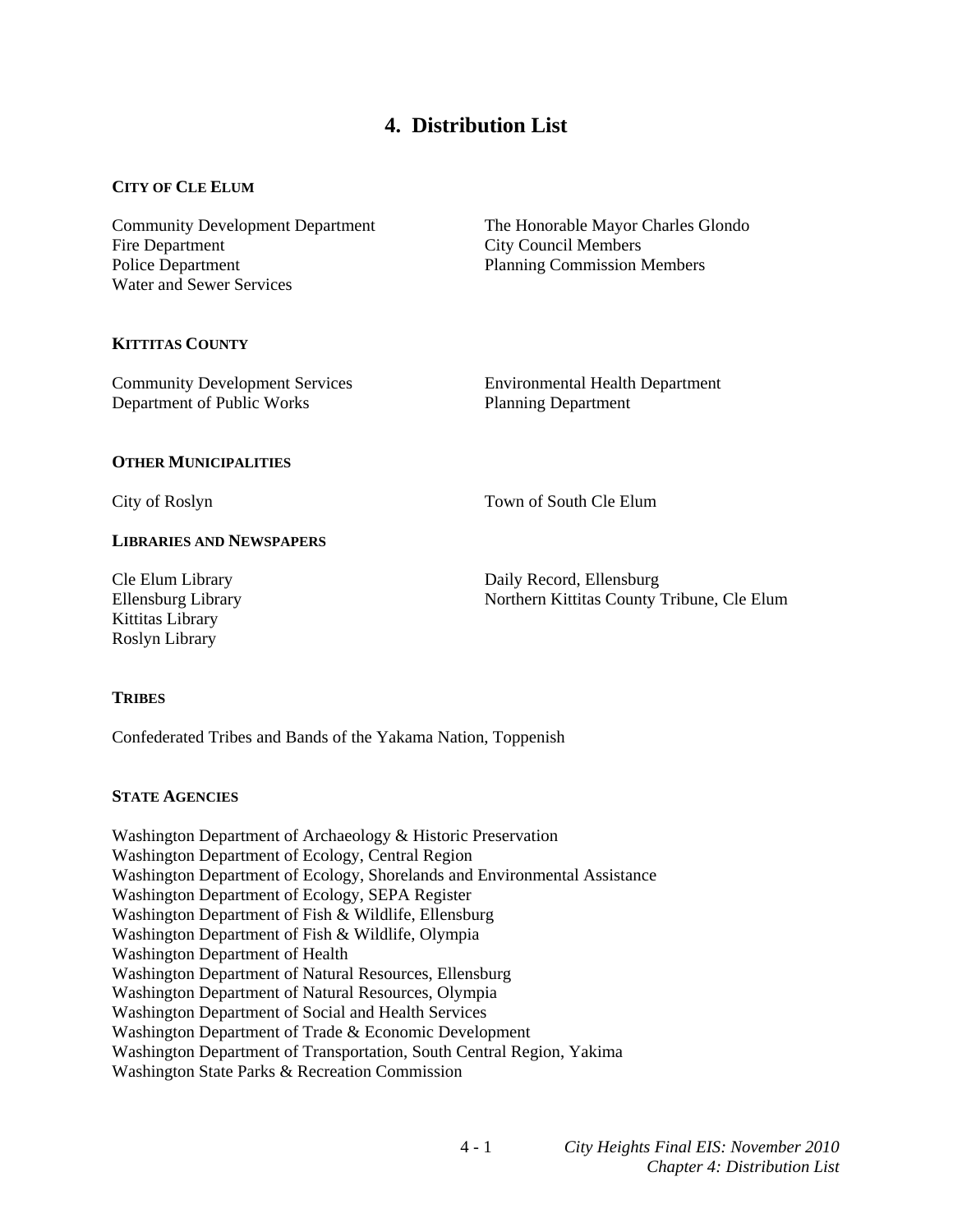#### **FEDERAL AGENCIES**

Bureau of Land Management, Wenatchee Bureau of Reclamation, Yakima Federal Emergency Management Agency, Bothell U.S. Forest Service, Cle Elum

#### **OTHER AGENCIES AND ORGANIZATIONS**

Burlington Northern Railroad, Fort Worth Kittitas County Association of Realtors Central Washington Homebuilders **Kittitas County Audubon Society** Central Washington University Kittitas County Conservation District Cle Elum Chamber of Commerce Kittitas Valley League of Women Voters Cle Elum Improvement Association Life Support Coal Mines Trail Association **Mountains to Sound Greenway** Columbia Basin Railroad Plum Creek Timber Company Emergency Medical Care and Trauma Council RIDGE Farm Bureau, Ellensburg **Roslyn Business Association** Kittitas County Action Council Suncadia

### **PUBLIC SERVICES AND UTILITIES**

Ellensburg School District Inland Telephone Kittitas County Fire District #3, Easton Kittitas County PUD Kittitas County Fire District #6, Roslyn Puget Sound Energy, Ellensburg Kittitas County Fire District #7, Cle Elum Owest Communications Kittitas County Hospital District #1 R&R Cable Kittitas County Hospital District #2 Kittitas County Sheriff's Department Thorp Public Schools Waste Management of Ellensburg Water District #2 Water District #5

Cle Elum-Roslyn School District Bonneville Power Administration, Ellensburg Bonneville Power Administration, Mead

#### **APPLICANT AND APPLICANT'S LEGAL COUNSEL**

Northland Resources, LLC, Cle Elum Groff & Murphy, PLLC

#### **CONSULTANTS**

Aspect Consulting: Bill Sullivan Huibregtse, Louman Associates Aspect Consulting: Tim Flynn Property Counselors, Greg Easton Encompass Engineering & Surveying Reiss-Landreau Research, Chris Landreau Environ International Corp: Richard Steffel Sewall Wetland Consulting, Inc., Ed Sewall ESM Consulting Engineers: Ray Miller SubTerra, Inc., Chris Breeds GCH Planning & Landscape Architecture Vicki Morris Consulting Services Heffron Transportation: Marni Heffron

Shallbetter Law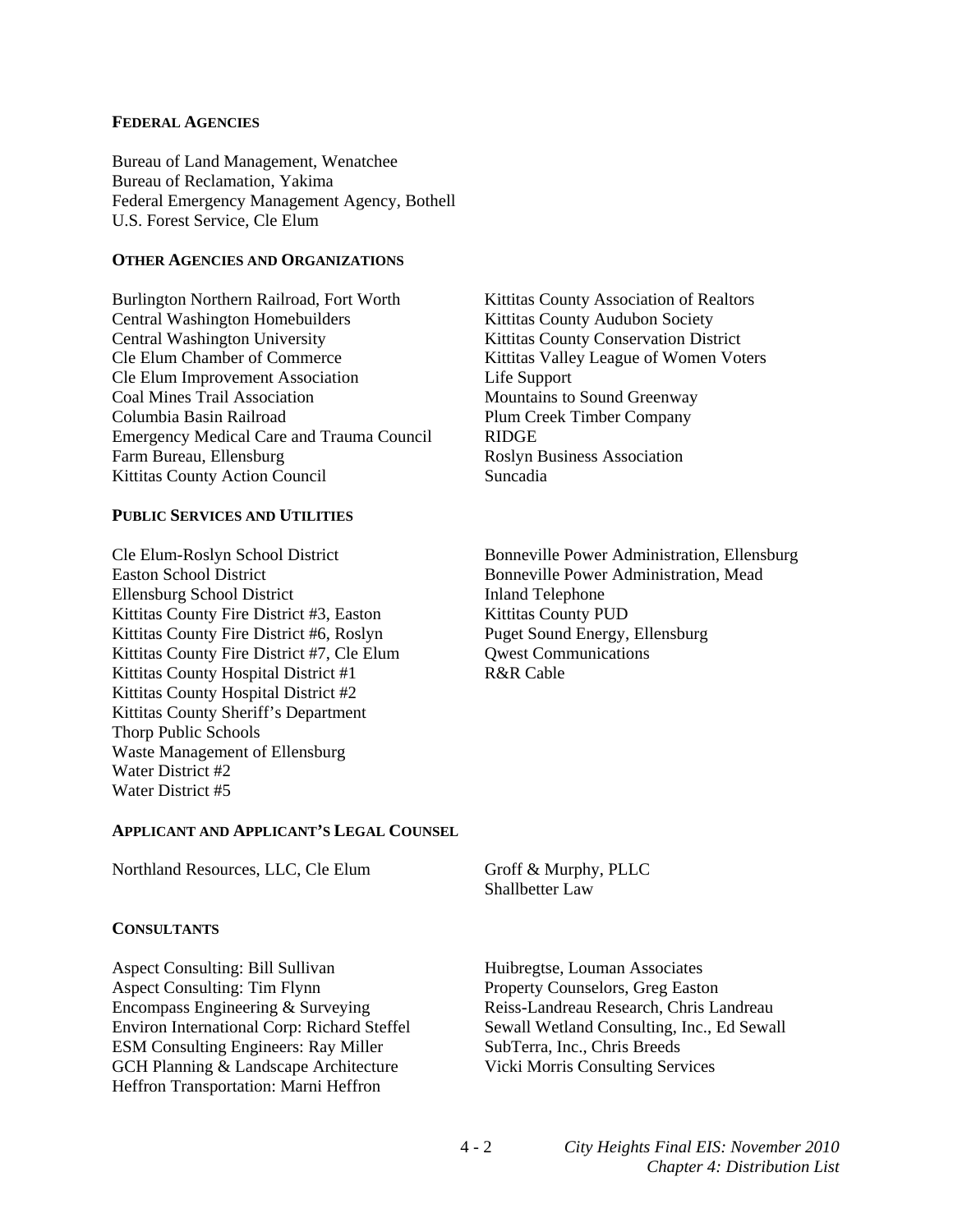#### **INTERESTED PARTIES**

Central Cascades Land Company Don Owens Melissa and Jim Briggs Doug Owens Patrick Deneen Bonnie Reay Paul Eisenberg Suzanne Reffler Larry Fudacz Steve Rogers Bradley, Gau Kathy Stancik Lafe Hermansen, Core Design, Inc. Ron Stiffler Tina Lambert Linda Uptain Diedre Link Wayne & Connie Wanechek Diane Olson Natalie Williams Chuck and Christine Oxley Pat Woodell

#### **PROPERTY OWNERS WITHIN 300 FEET**

John E Abramowski Mary E Lutz Jeremy Amick Carolyn MacNab John C Anderson Maxine Madsen Cory W Andrus Michael W Mankus Chad Bala, Terra Design Group Claudette Maybo Gregory A Barr Teresa M McCoy<br>Jerold D Barton Thomas A McKni Donald Baucom Thomas P McMenemon Dennis C Berquist MDJ Development Inc. Gary R Berndt Michael E Miller Heidi L. Bierek John Morrow Michael G Bisom Florence Navarre Jack P Blum Jr George S Navarre Nannette Blum Kathleen D Nesse Marilyn Bolles Northland Investments Inc. Sidney D Boren Bianca L Oddone Donna Boston Harry W Oravetz Hugh Brannon Don Owens Mark Brickell Douglas M Owens Melvin A Camarata Ramon Owens Ron L Carlson Richard Owens Christian Life Assembly Bradford Page Cle Elum Estates LLC<br>
John W. Page Trustees George C Cockill III Warren A Perry Cooper Pass LLC James Pittman Earl F Cox David Porter Jerry L Culbertson PQD Construction Inc. Robert E Curtis Jason M Pratt Ron Dalle Larry D Putnam Arturo E. Davila **William S Randall Trust** Paul D Dearmin Mark V Randelman

Thomas A McKnight Brant W Briody **Owens & Sons Inc. c/o Janet Owens** Jane Colvin Peterson Investment Properties LLC